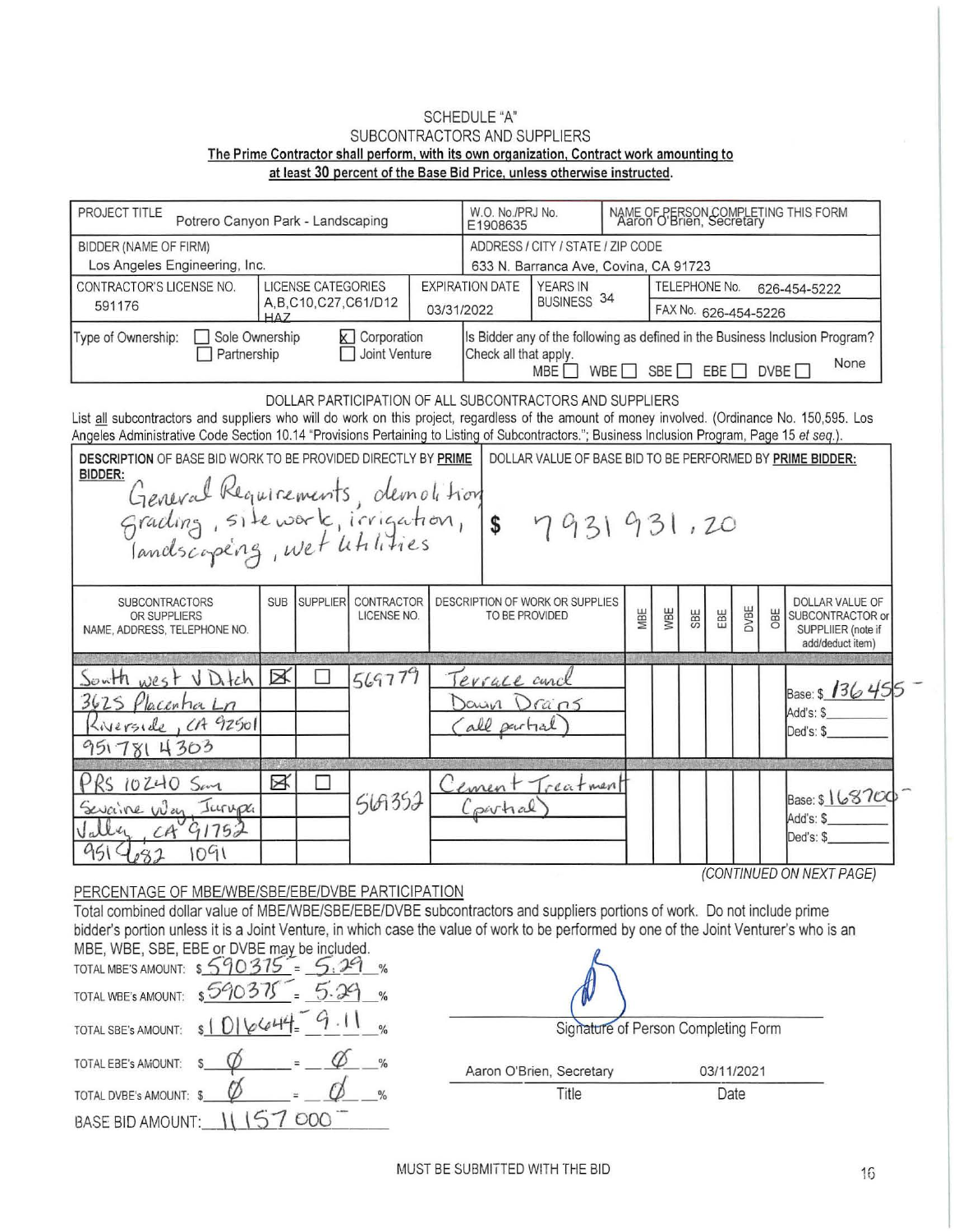| SUBCONTRACTORS OR SUPPLIERS<br>NAME, ADDRESS, TELEPHONE NO.                         | <b>SUB</b> | <b>SUPPLIER</b>   | <b>CONTRACTOR</b><br>LICENSE NO. | DESCRIPTION OF WORK OR SUPPLIES<br>TO BE PROVIDED | MBE | WBE | <b>SBE</b> | EBE | DVBE | OBE | DOLLAR VALUE OF<br>SUBCONTRACTOR or<br>SUPPLIIER (note if<br>add/deduct item) |  |
|-------------------------------------------------------------------------------------|------------|-------------------|----------------------------------|---------------------------------------------------|-----|-----|------------|-----|------|-----|-------------------------------------------------------------------------------|--|
| Superior Powerunt<br>Markings 5312 Cypress 51<br>Cypress, CA 90630                  | $\propto$  | u                 | 776306                           | Striping (partial                                 |     |     |            |     |      |     | Base: $$6488$<br>Add's: \$<br>Ded's: \$                                       |  |
| Condor Johnson<br>480 Rolandway<br>Oakland, CA 94621                                | X          |                   | 300068                           | Shoring Cpartial                                  |     |     |            |     |      |     | Base: \$ 324407-<br>Add's: \$<br>Ded's: \$                                    |  |
| 5106362100<br>$TwC$ 2733 $Visha$<br>Ave Bloomington, CA<br>92316<br>909421 4450     | ☑          |                   | 934352                           | Fencing Control                                   |     |     | X          |     |      |     | Base: \$ 740500-<br>Add's: \$<br>Ded's: \$                                    |  |
| Hydrosprait<br>480 Corporate Dr<br>Escondido, CA<br>92029 760 4328233               | ☑          | П                 | 582303                           | Hydro seed                                        | X   | X   |            |     |      |     | Base: \$ 590 375<br>Add's: \$<br>Ded's: \$                                    |  |
| Leed Electric Inc<br>13138 Arctic Cir<br>Sarta Fe Sprincs, CA<br>90670 S62 270 9500 | ∨          |                   | 379090                           | Electrical<br>Courtial                            |     |     | 乂          |     |      |     | Base: \$ $276144$<br>Add's: \$<br>Ded's: \$                                   |  |
| Harden + Harper<br>32 Kancho Cir Vake<br>Forest, C4 92630<br>714 444 1851           | ☑          | □                 | 215952                           | AC Paving                                         |     |     |            |     |      |     | Base: \$ 16800<br>Add's: \$<br>Ded's: \$                                      |  |
|                                                                                     | $\Box$     |                   |                                  |                                                   |     |     |            |     |      |     | <b>TYPE AGENCY PRODUCTS</b><br>Base: \$<br>Add's: \$<br>Ded's: \$             |  |
|                                                                                     | $\Box$     | 高标准指示方序<br>$\Box$ | <b>The Company</b>               |                                                   |     |     |            |     |      |     | Base: \$<br>Add's: \$<br>Ded's: \$                                            |  |

## SCHEDULE "A" (Continued)<br>SUBCONTRACTORS AND SUPPLIERS